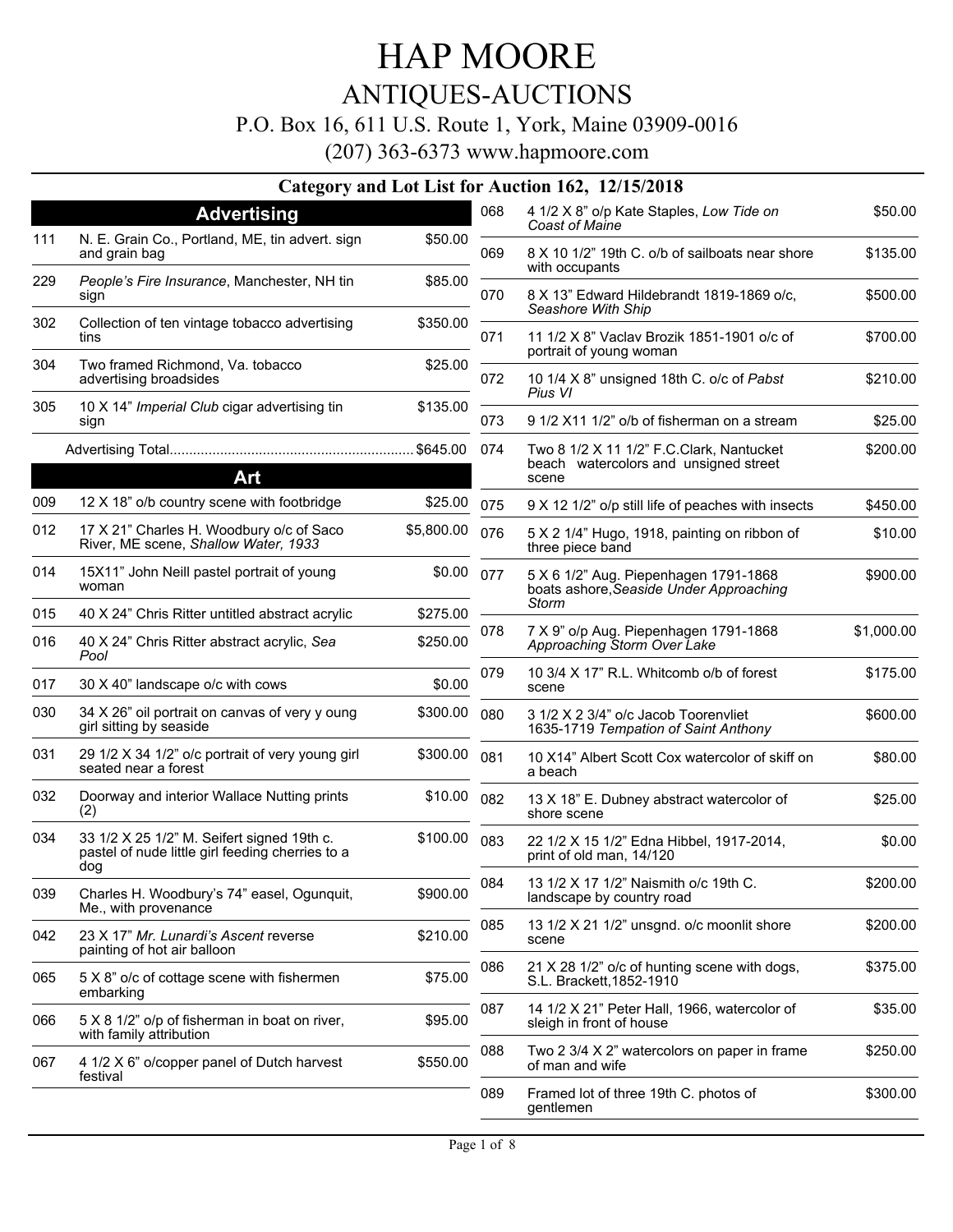## ANTIQUES-AUCTIONS

#### P.O. Box 16, 611 U.S. Route 1, York, Maine 03909-0016

|     |                                                                                                  |                |                                          | Category and Lot List for Auction 162, 12/15/2018                                                    |             |
|-----|--------------------------------------------------------------------------------------------------|----------------|------------------------------------------|------------------------------------------------------------------------------------------------------|-------------|
| 090 | 23 1/2 X 31 1/2" still life o/c with colorful fruit                                              | \$3,800.00 126 | 10 1/2 X 19 1/2" Frantal Belsky sgd. w/c |                                                                                                      | \$50.00     |
| 091 | 29 X 2 1/2" Hugo 1918 ribbon with three small<br>watercolor landscape panels                     | \$10.00        |                                          | abstract and 6 1/2 in. alabaster sculpture:<br>Elmwood Figure                                        |             |
| 092 | 13 1/2 X 20" o/c of cows and tenders in a<br>forest                                              | \$100.00       | 152                                      | 23 1/2 X 29 1/2" S. Golub o/c of dock scene<br>with fishing boat                                     | \$35.00     |
| 093 | 8 1/2 X 10 1/2" Cornelus Von Poelenburgh,<br>1586-1667, o/p of female nude walking               | \$2,100.00     | 196                                      | Leandro L. Bassano, 1557-1622, 6 1/2 X 4<br>3/4 " o/p of Madonna and Child                           | \$475.00    |
|     | toward water                                                                                     |                | 222                                      | 16 1/2 X 23" Continental o/c of sailboats in<br>harbor approaching Venice                            | \$600.00    |
| 094 | 17 X 7 1/2" o/p of 19th C. mother holding<br>infant                                              | \$0.00         | 257                                      | Two 7 1/2 X 5 1/2" 19th C. framed Middle<br>Eastern genre scene oil paintings                        | \$275.00    |
| 095 | 15 1/2 X 19 1/2" A. Moisio 1940, o/c of<br>Continental skiers, Flying 50's                       | \$50.00        | 258                                      | 7 X 10" o/p still life of fruit                                                                      | \$65.00     |
| 096 | 12 1/4 X 9 1/4" unsgd. Matisse color print,<br>70/250                                            | \$150.00 259   |                                          | Four 13 X 9 1/2" paintings on glass and<br>another, all of Asian women with birds and pet<br>animals | \$170.00    |
| 097 | 17 1/2 X 11 1/2" L.P.C. signed o/c of the Old<br>Man of the Mountain and William Oakes'<br>Views | \$425.00       | 260                                      | 22 X 14 1/2" Nora Pennett signed watercolor<br>Chinatown street scene                                | \$75.00     |
| 098 | 10 1/2 X 13 1/2" Waldo Pierce charcoal<br>drawing, Chamber Music                                 | \$45.00 261    |                                          | 13 1/2 X 19 1/2" painting on glass of Asian<br>battle scene with men on horseback                    | \$300.00    |
| 099 | 14 X 17 1/2" indistinguishably signed charcoal<br>drawing of street scene                        | \$10.00        | 262                                      | 28 X 23" unsigned o/b of sitting room scene                                                          | \$50.00     |
| 100 | 6 1/2 X 9 1/2" framed oil of New England<br>mountain scene                                       | \$10.00        | 280                                      | 20 X 24" Norman West sgd. Ogunquit water<br>scene o/c                                                | \$350.00    |
| 101 | 12 1/2 X 9 1/4" o/c bust of old man                                                              | \$950.00       | 287                                      | Prang litho. of scholars: A Drop Of Ink May<br>Make A Million                                        | \$25.00     |
| 102 | 5 1/2" round landscape o/p framed in metal<br>clock face                                         | \$25.00 288    |                                          | Indistinguishly signed 10 X 7" graphite<br>drawing of head of man                                    | \$60.00     |
| 103 | 7 X 5" 19th c. watercolor of little girl holding<br>quirt                                        | \$225.00 306   |                                          | 5 1/2 X 4" framed portrait on porcelain of<br>young Victorian lady                                   | \$200.00    |
| 104 | 21 1/2 X 27" 19th C. o/c coastal landscape by<br>seaside with ships, depicting adoring couple    | \$900.00 321   |                                          | 11 1/2 X 16 1/2" Charles H. Woodbury sgd<br>o/b, Ogunquit Beach scene with sunbathers                | \$13,500.00 |
| 109 | 15 X 12" oval 19th c. watercolor portrait of<br>Rev. Perley, Salem, Mass.                        | \$25.00 322    |                                          | 9 1/4 X 11 1/2" Charles H. Woodbury sgd.<br>etching: Boats Outside of Perkins Cove,                  | \$400.00    |
| 110 | 19 X 12" watercolor of bust of man, signed<br>Josef Israels                                      | \$500.00       |                                          | Ogunquit, ME                                                                                         |             |
| 112 | Two mid -19th C. Bufford engravings of<br>Profile Mtn. and Profile Rock, Franconia, N.H.         | \$250.00       |                                          | <b>Asian</b>                                                                                         |             |
| 113 | 13 X 19" H.B. Warren pastel, Curfew Falls,<br><b>Herford England</b>                             | \$300.00       | 010                                      | 10" pair of dragon-decorated Asian hand<br>drums                                                     | \$10.00     |
| 123 |                                                                                                  |                | 045                                      | Circa 1900 Philipine covered basket                                                                  | \$25.00     |
|     | 11 X 19 1/2" 19th c. oval watercolor portrait of<br>young girl by a sapling                      | \$175.00       | 059                                      | 9 1/2" X 7" carved Asian gargoyle mask                                                               | \$25.00     |
| 124 | 9 1/2 X 7 1/2" Harry Brunner ink drawing of                                                      | \$10.00        | 153                                      | Chinese Export sewing box with tools                                                                 | \$200.00    |
|     | fisherman                                                                                        |                | 167                                      | Cylindrical Asian bone sewing kit and jade<br>feeder                                                 | \$25.00     |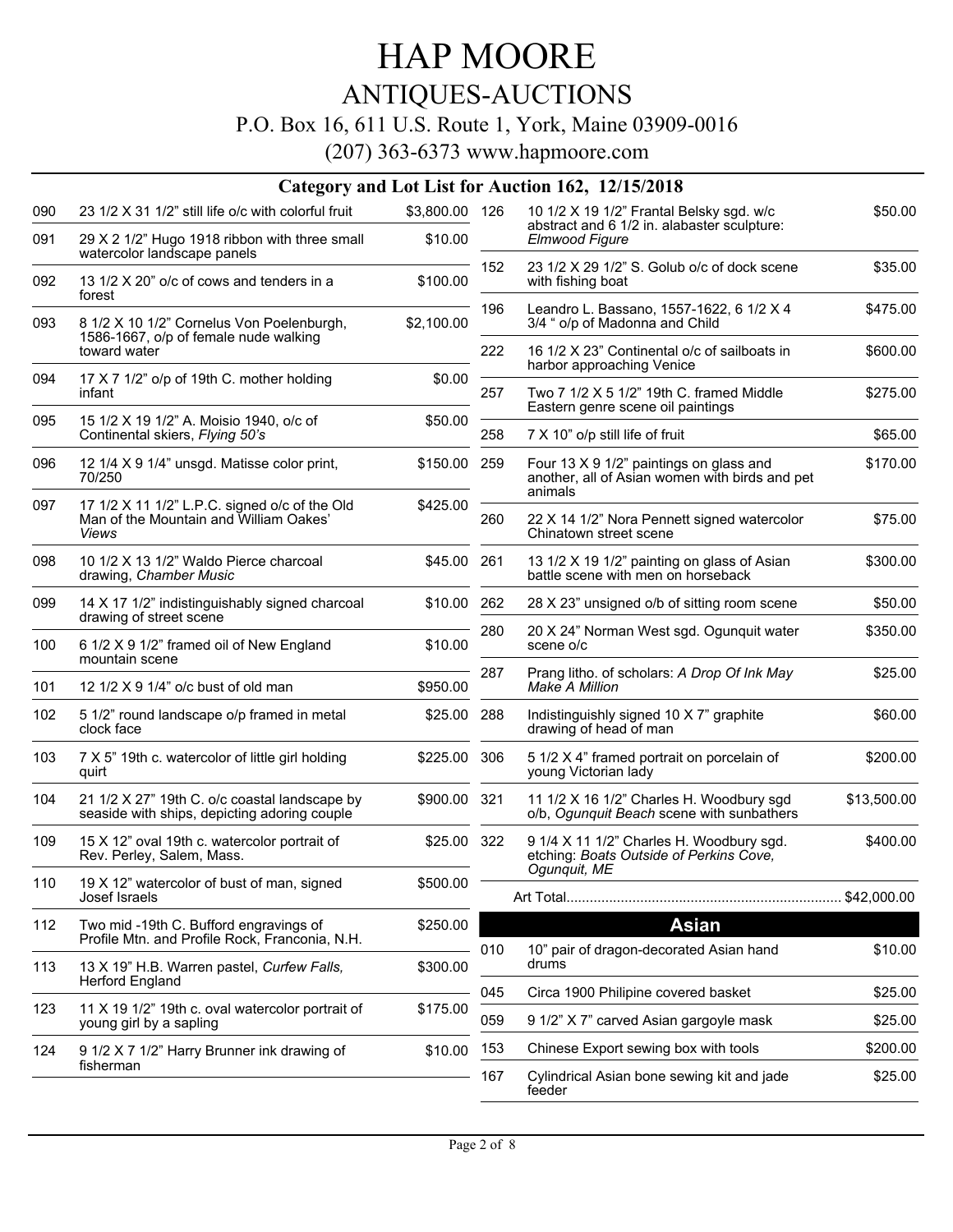## ANTIQUES-AUCTIONS

#### P.O. Box 16, 611 U.S. Route 1, York, Maine 03909-0016

|     |                                                                                                 |              |     | Category and Lot List for Auction 162, 12/15/2018                               |          |
|-----|-------------------------------------------------------------------------------------------------|--------------|-----|---------------------------------------------------------------------------------|----------|
| 214 | Lot of four Asian table knives with individually<br>carved figural bone handles                 | \$155.00     |     |                                                                                 |          |
| 215 | Lot of misc, coin silver flatware                                                               | \$150.00     |     | <b>Furniture</b>                                                                |          |
| 217 |                                                                                                 |              | 003 | Beacon Hill Collection dish top stand                                           | \$105.00 |
|     | 27 in. tall Asian four compartment center<br>handle basket                                      | \$55.00      | 004 | Sheraton style mahogany reeded leg stand                                        | \$100.00 |
|     |                                                                                                 |              | 005 | Hexagonal Arts and Crafts stand                                                 | \$85.00  |
|     | China                                                                                           |              | 006 | 60 X 36" 19th c. farm table                                                     | \$75.00  |
| 043 | Two-handled hand-painted scenic ceramic<br>compote                                              | \$10.00      | 011 | Victorian walnut plant stand with extensive<br>carving                          | \$125.00 |
| 130 | 19 X15" R. Hall marked Hist. blue Staff. plate.<br>Church of St. Charles and Polytechnic School | \$175.00 018 |     | 18th c. graduated four drawer chest in original<br>old brown paint              | \$650.00 |
| 133 | 10 1/2 X 8 1/2" oval Canton open vegetable                                                      | \$95.00 019  |     | American Federal Period two drawer sewing                                       | \$300.00 |
| 160 | Benj. G. Horncastle's 1810 two handle<br>ceramic loving cup                                     | \$120.00     | 020 | stand with sewing bag<br>One drawer early 19th C. fruitwood stand on            | \$100.00 |
| 161 | Three Historical Blue Staffordshire plates                                                      | \$65.00      |     | turned legs                                                                     |          |
| 230 | KPM coffee/tea service for twelve                                                               | \$150.00     | 021 | 19th C. mahogany revolving two tier stand on<br>Q. A. legs                      | \$200.00 |
|     |                                                                                                 |              | 022 | 33" Q. A. two over three drawer cherry chest<br>on molded bracket base          | \$200.00 |
| 204 | <b>Clocks</b><br>Mahogany tall case clock with Wilson,                                          | \$700.00     | 023 | 43" graduated 4 drawer maple chest on<br>turned legs                            | \$100.00 |
| 269 | Birmingham works<br>Fancy brass-framed Seth Thomas                                              | \$50.00      | 024 | 46 1/2 X 26 1/2" pine dough box table on<br>splayed turned legs                 | \$50.00  |
|     | anniversary clock                                                                               |              | 025 | Pair of early 19th c. seven spindle fanbank<br>Windsor side chairs              | \$50.00  |
|     | <b>Dolls</b>                                                                                    |              | 026 | C. 1800 bow back Windsor arm chair with                                         | \$225.00 |
| 008 | 14" paint-decorated toy doll cradle                                                             | \$75.00      |     | shaped hands                                                                    |          |
|     |                                                                                                 |              | 027 | One drawer 19th c. stand with birds-eye<br>maple drawer front                   | \$100.00 |
|     | <b>Ephemera</b>                                                                                 |              |     |                                                                                 |          |
| 033 | 1787 New York City fireman nomination<br>certificate                                            | \$225.00     | 028 | 33 X 22" tapered leg tap table with tiger maple<br>top                          | \$100.00 |
| 223 | John G. Brown's 19th C. family photo album                                                      | \$350.00     | 029 | Early 19th C. octagonal top chip-carved<br>candlestand on Q.A. legs with drawer | \$300.00 |
| 224 | Large lot of 19th C. letters from family of W.H.<br>Brown, San Francisco vegetable dealer       | \$300.00     | 037 | Serpentine front 46" burlwood deck top side<br>board                            | \$500.00 |
| 227 | Frank Blount's 1920's Boy Scout merit<br>badges                                                 | \$10.00      | 038 | 72 X 37" tapered leg pine 19th C. old red one<br>drawer farm table              | \$625.00 |
|     |                                                                                                 |              | 107 | 12 drawer ladies' glove chest from E. T.                                        | \$125.00 |
|     | <b>Folk Art</b>                                                                                 |              |     | Slattery Co., Boston, 1867-1957                                                 |          |
| 154 | 9 X 12 1/2 " 1823 needlework sampler                                                            | \$175.00     | 108 | 19 1/2 X 12 1/2 X 11" chip-carved tramp art<br>five drawer storage chest        | \$160.00 |
| 158 | Lot of Indian quill boxes                                                                       | \$10.00      |     |                                                                                 |          |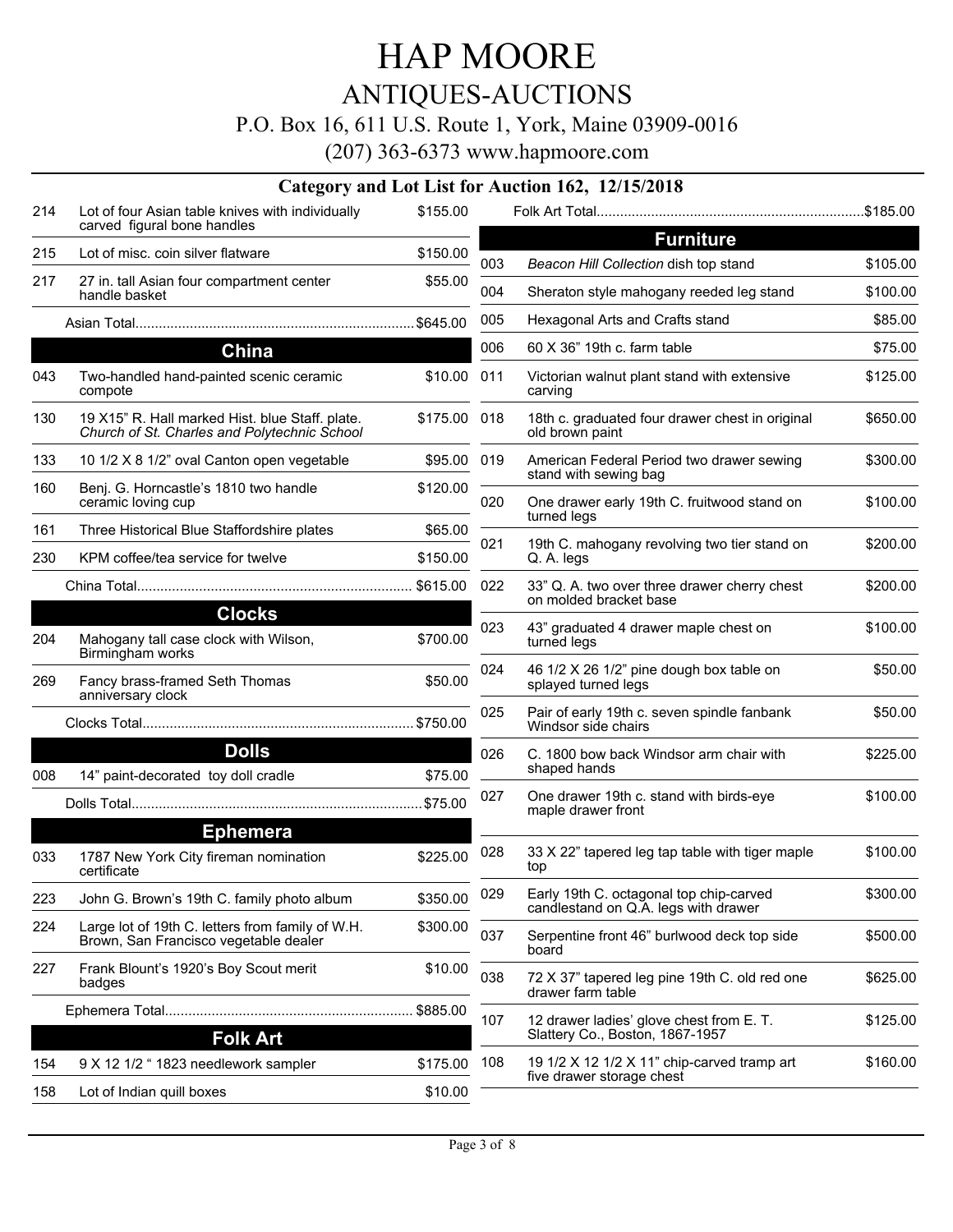## ANTIQUES-AUCTIONS

#### P.O. Box 16, 611 U.S. Route 1, York, Maine 03909-0016

|     |                                                                                                        |              |     | Category and Lot List for Auction 162, 12/15/2018                               |          |
|-----|--------------------------------------------------------------------------------------------------------|--------------|-----|---------------------------------------------------------------------------------|----------|
| 148 | Wm. Baker, Boston, leather covered 19th c.<br>camphor chest                                            | \$125.00 046 |     | Brass eagle head sword cane                                                     | \$85.00  |
| 176 | 36" X 24" one drawer early 19th C. tap table                                                           | \$300.00     | 047 | Two piece carved wooden friezework                                              | \$25.00  |
|     | on button feet                                                                                         |              | 060 | 35" Deep-carved initialed 1910 snake-form<br>fireplace bellows                  | \$175.00 |
| 177 | Amer. Federal 28 X 21" oval paterae inlaid<br>mahogany tapered leg table with medial shelf             | \$100.00     | 063 | Scroll foot 19th C. metallic log stand                                          | \$45.00  |
| 178 | 35" tapered leg Amer. Fed. card table with<br>inlay and incised hearts                                 | \$300.00     | 064 | Graduated set of early pewter measures                                          | \$50.00  |
| 179 | 57 X 36 X18 1/2" 18th C. cherry six drawer<br>chest on shaped bracket base                             | \$275.00     | 114 | 10 1/2 X 13 1/2" Norfolk Va. hotel advisory<br>sign to street girls and sailors | \$160.00 |
|     |                                                                                                        |              | 117 | 47" ornamental pressed brass curtain valance                                    | \$10.00  |
| 181 | 66 X 50 X 27" oval 17th C. pine one drawer<br>drop leaf table on turned legs, from old Mass.<br>family | \$1,300.00   | 119 | 19th c. walnut cheese wheel                                                     | \$175.00 |
| 186 | Early 19th c. 23" round Asian carved<br>rosewood table on lion legs                                    | \$200.00     | 120 | 6 X 8" o/c of Mt. Washington and 5 1/2 X 7<br>1/2" o/b of coastal Maine rocks   | \$85.00  |
| 187 |                                                                                                        | \$75.00      | 125 | Antique key collection                                                          | \$175.00 |
|     | Genre and floral-painted curved leg<br>Continental stand                                               |              | 128 | 19th C, old red covered frikin                                                  | \$100.00 |
| 202 | 43 X 28 X 11 1/2" Arts and Crafts oak<br>bookstand                                                     | \$100.00 131 |     | Decorative early 20th C. gold metallic floral<br>wall sconce                    | \$0.00   |
| 216 | Paint-decorated Asian stand on rope legs with<br>inset ceramic tile                                    | \$175.00 134 |     | 9" cast bronze elephant-form cigarette<br>dispenser                             | \$75.00  |
| 218 | 32" square X 18 1/2 in. tall 19th c. primitive<br>pine table                                           | \$120.00 136 |     | Mauchlinware Old Man of the Mountain<br>saucer and tumbler                      | \$25.00  |
| 219 | Shaped leg 19th c. mahogany stand with pull<br>out writing surface                                     | \$75.00 137  |     | 10 X 9 1/2 X 8" Asian oak tabletop chest and<br>smaller sundries box            | \$35.00  |
| 236 | 78" Empire sofa with eagle head and lion's<br>paw carved detail                                        | \$100.00 146 |     | Nest of three decorated pantry boxes                                            | \$45.00  |
| 242 | Set of four 19th C. spindle and splat back                                                             | \$50.00      | 147 | Two pieces of 19th C. decorated toleware                                        | \$150.00 |
|     | Windsor side chairs                                                                                    |              | 155 | 44 X 14" carved wooden trencher                                                 | \$125.00 |
| 263 | 30 X 20" fancy rattan occasional table                                                                 | \$175.00     | 169 | Early 18th C. Continental 17" pewter charger<br>and large basins                | \$200.00 |
| 291 | 19th C, two over three drawer<br>paint-decorated chest                                                 | \$350.00     | 170 | Pair of 11" Hans Borchert pewter candlesticks                                   | \$325.00 |
| 314 | 51 X 32" 18th C. old red barrel back cupboard                                                          | \$100.00 203 |     | Pair of wrought iron plant hangers                                              | \$20.00  |
|     | with shaped shelves                                                                                    |              | 205 | Pair of Boston cannonball brass andirons                                        | \$50.00  |
| 340 | 78 X 41 X 29" early 19th C. carved continental<br>oak dining table                                     | \$300.00     | 206 | Pair of 22 in. brass sunburst andirons                                          | \$45.00  |
|     |                                                                                                        | \$8,495.00   | 207 | 55" brass fire fender                                                           | \$10.00  |
|     | General                                                                                                |              | 210 | Pair of 12" seashell encrusted candlesticks                                     | \$65.00  |
| 001 | Pair of Fulper statue form bookends                                                                    | \$375.00     | 211 | Pair of 11 1/2" mercury glass candlesticks                                      | \$85.00  |
| 002 | 6 1/2" owl doorstop                                                                                    | \$50.00      | 225 | Grain-painted over old blue 19th C. deed box<br>with till                       | \$350.00 |
| 035 | Old round 19th C. chopping bowl and four<br>sugar scoops                                               | \$55.00      | 245 | Old red-painted wooden 19th C. powder horn                                      | \$25.00  |
|     |                                                                                                        |              |     |                                                                                 |          |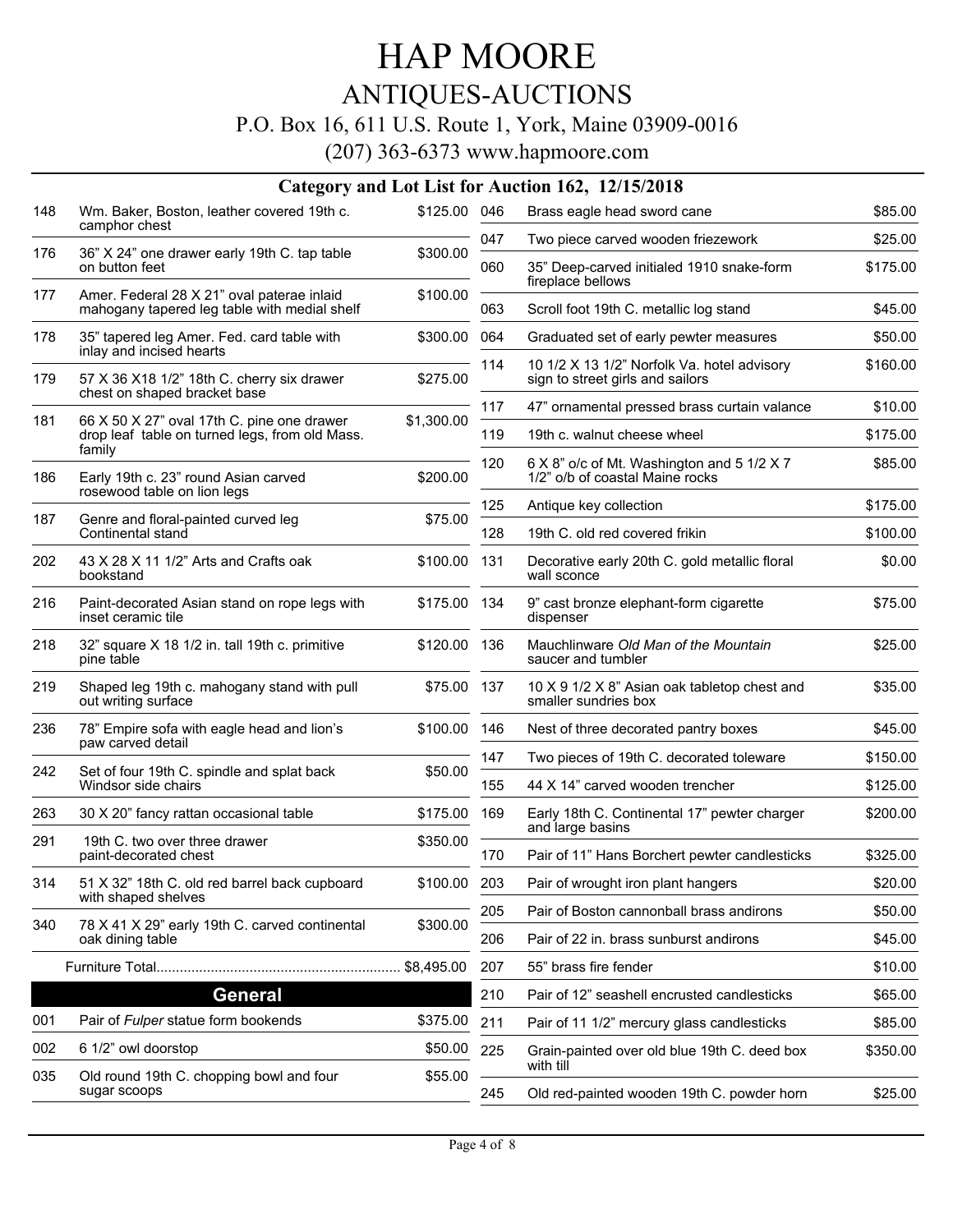### ANTIQUES-AUCTIONS

#### P.O. Box 16, 611 U.S. Route 1, York, Maine 03909-0016

(207) 363-6373 www.hapmoore.com

|     |                                                                                      |          |     | Category and Lot List for Auction 162, 12/15/2018 |
|-----|--------------------------------------------------------------------------------------|----------|-----|---------------------------------------------------|
| 247 | 19th C. cigar mold                                                                   | \$5.00   | 332 | Pair cast iron glass-eyed                         |
| 248 | Lot of miniature metallic dog figurines doing<br>human activities                    | \$325.00 | 336 | 18th C. farm cart                                 |
| 249 | Lot of miniature dog figurines                                                       | \$375.00 | 337 | 23" square Hopewell iron                          |
| 250 | Lot of small cast iron dog figures                                                   | \$150.00 | 341 | Lot of vintage Christmas                          |
| 251 | Lot of eight mixed breed cast iron dog                                               | \$275.00 |     | General Total                                     |
|     | doorstops                                                                            |          |     | G                                                 |
| 252 | 8" diameter lidded and carved pineapple-form<br>storage box                          | \$115.00 | 062 | Three trays of Czech and<br>19th C. colored glass |
| 253 | Lot of cast iron doorstops and bookends in<br>form of Arabs and elephants            | \$50.00  | 145 | Lot of colored Venetian g                         |
|     |                                                                                      |          | 157 | Lot of Venetian glass                             |
| 254 | 10" tall C. 1900 dog cast iron doorstop                                              | \$100.00 | 194 | Peking glass sculpture of                         |
| 256 | Three 19th c. silver-mounted sheep horn<br><i>inkwells</i>                           | \$25.00  | 327 | Cornucopia flask with rou                         |
| 264 | 13" diameter Middle Eastern embossed brass                                           | \$0.00   | 330 | 13" etched glass footed e                         |
| 265 | storage box<br>Two 10" diameter Middle Eastern footed<br>metallic bowls              | \$10.00  | 331 | 15" boar's head-form two<br>tureen, French made   |
|     |                                                                                      |          | 333 | 42 X 19 1/2" Stained glas                         |
| 266 | Two 19th C. Middle Eastern ornamental<br>metallic over ceramic table serving vessels | \$180.00 |     | Glass Total                                       |
| 267 | Pair of 13" ornamental plaster Middle Eastern                                        | \$25.00  |     | <b>Je</b>                                         |
|     | human bust figures                                                                   |          | 135 | Lady's two drawer bone j                          |
| 282 | 9 1/2" decorative plaster plinth for a sculpture                                     | \$10.00  | 166 | Lot of misc. vintage costu                        |
| 283 | Circa 1900 paint-decorated Scandinavian<br>bride's box                               | \$125.00 | 188 | Misc. lot of sterling jewelr                      |
| 289 | Wrought iron eight light table candelabra                                            | \$45.00  | 189 | Lot of misc. gold rings an                        |
| 290 | Pair of 18th C. snowshoes with beaver skin                                           | \$200.00 | 190 | 14K link bracelet and ear                         |
|     | pads                                                                                 |          | 191 | Lot of gold jewelry                               |
| 303 | Stereopticon and views with original fitted<br>walnut stand                          | \$300.00 | 192 | Lot of sterling jewelry                           |
| 308 | Lot of four unusual table and desk items                                             | \$25.00  | 193 | Lot of costume jewelry                            |
| 309 | 15 1/2 X 12" Jetto pattern Mulberry ironstone                                        | \$35.00  | 197 | Lot of costume jewelry                            |
|     | platter                                                                              |          | 198 | 14K Elgin man's pocket v                          |
| 320 | Jade and enamel cigarette and match boxes                                            | \$25.00  | 199 | Lot of misc. gold jeweley                         |
| 323 | Two American Indian carved tobacco pipes,<br>totem and three Skookum dolls           | \$35.00  | 200 | Lot of misc. sterling jewel                       |
| 325 | 19th C. carved wooden sheep food mold                                                | \$85.00  | 201 | Lot of misc. costume jew                          |
| 326 | 15 1/2" and 18" birch bark canoes                                                    | \$75.00  | 231 | Lot of misc. 10K and 14K                          |
| 329 | 7 X 5 X 3" cast iron Standard Safe Deposit                                           | \$25.00  | 232 | Lot of sterling jewelry and                       |
|     | coin bank                                                                            |          | 233 | Lot of costume jewelry                            |

| 332 | Pair cast iron glass-eyed owl bookends                             | \$65.00    |
|-----|--------------------------------------------------------------------|------------|
| 336 | 18th C. farm cart                                                  | \$100.00   |
| 337 | 23" square Hopewell iron fireback                                  | \$130.00   |
| 341 | Lot of vintage Christmas decorative items                          | \$70.00    |
|     |                                                                    | \$6,180.00 |
|     | <b>Glass</b>                                                       |            |
| 062 | Three trays of Czech and other European<br>19th C. colored glass   | \$900.00   |
| 145 | Lot of colored Venetian glass                                      | \$275.00   |
| 157 | Lot of Venetian glass                                              | \$80.00    |
| 194 | Peking glass sculpture of birds                                    | \$55.00    |
| 327 | Cornucopia flask with rough pontil                                 | \$175.00   |
| 330 | 13" etched glass footed ewer                                       | \$95.00    |
| 331 | 15" boar's head-form two piece pottery soup<br>tureen, French made | \$60.00    |
| 333 | 42 X 19 1/2" Stained glass window in frame                         | \$250.00   |
|     | Glass Total                                                        |            |
|     | <b>Jewelry</b>                                                     |            |
| 135 | Lady's two drawer bone jewelry cask                                | \$145.00   |
| 166 | Lot of misc. vintage costume jewelry                               | \$175.00   |
| 188 | Misc. lot of sterling jewelry                                      | \$130.00   |
| 189 | Lot of misc. gold rings and jewelry                                | \$1,500.00 |
| 190 | 14K link bracelet and earrings                                     | \$875.00   |
| 191 | Lot of gold jewelry                                                | \$340.00   |
| 192 | Lot of sterling jewelry                                            | \$150.00   |
| 193 | Lot of costume jewelry                                             | \$85.00    |
| 197 | Lot of costume jewelry                                             | \$50.00    |
| 198 | 14K Elgin man's pocket watch                                       | \$425.00   |
| 199 | Lot of misc. gold jeweley                                          | \$625.00   |
| 200 | Lot of misc. sterling jewelry and objects                          | \$150.00   |
| 201 | Lot of misc. costume jewelry                                       | \$170.00   |
| 231 | Lot of misc. 10K and 14K jewelry                                   | \$575.00   |
|     |                                                                    |            |

Lot of costume jewelry **EXACTE 180.00**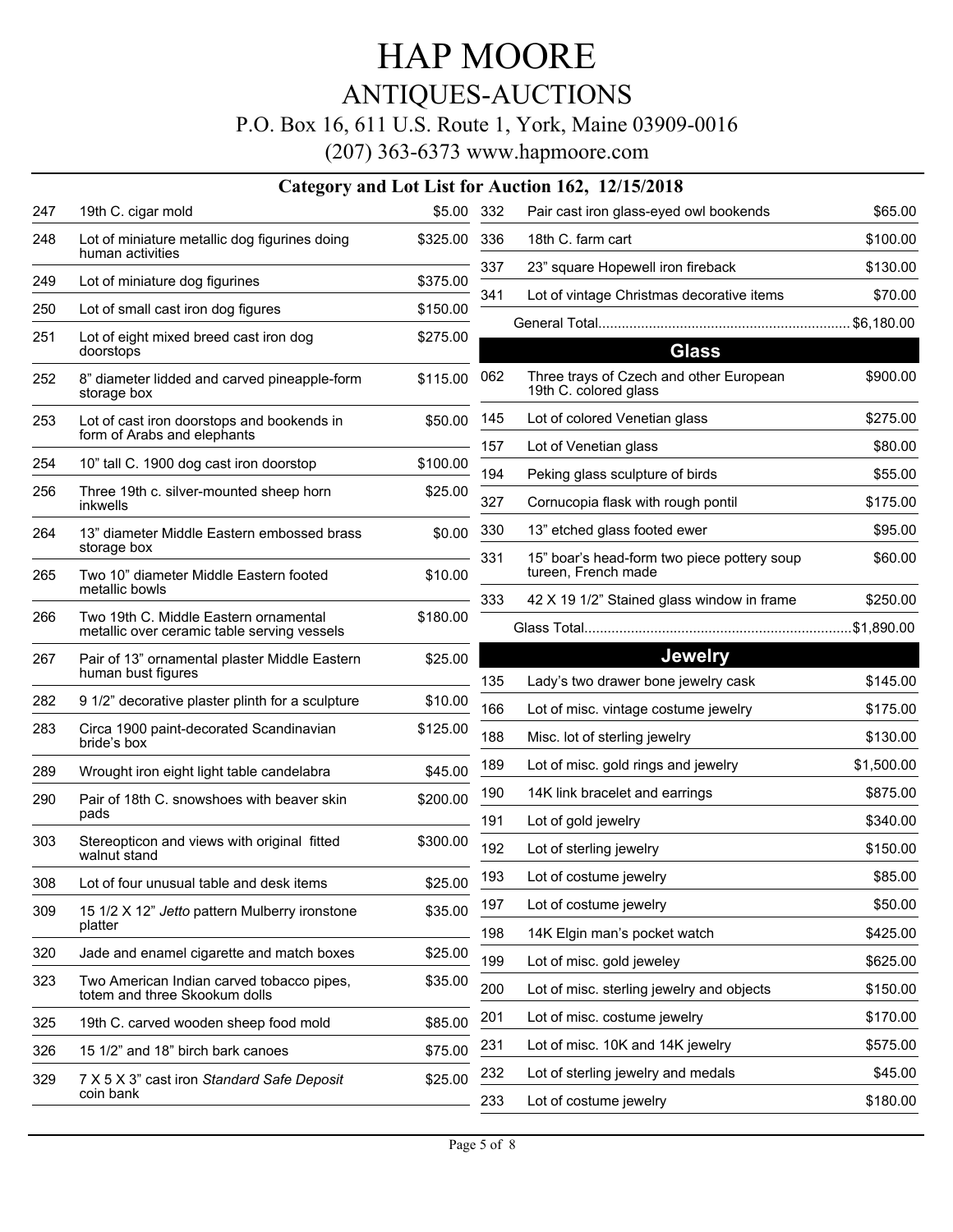## HAP MOORE ANTIQUES-AUCTIONS P.O. Box 16, 611 U.S. Route 1, York, Maine 03909-0016

|     |                                                                                             |              |     | Category and Lot List for Auction 162, 12/15/2018                                     |          |
|-----|---------------------------------------------------------------------------------------------|--------------|-----|---------------------------------------------------------------------------------------|----------|
| 237 | Lot of 14K and 18K jewelry                                                                  | \$1,125.00   |     | <b>Military</b>                                                                       |          |
| 238 | Lot of gold-filled jewelry and silver-plated<br>watches                                     | \$500.00 228 |     | WWI U. S. graphic patriotic cloth for the<br>soldier, From the Girls They Left Behind | \$10.00  |
| 268 | Lot of lady's sterling jewelry                                                              | \$85.00 296  |     | Lot of misc. military and other medals                                                | \$85.00  |
| 292 | Misc. lot of ladies sterling jewelry                                                        | \$25.00      |     |                                                                                       |          |
| 293 | Lot of better ladies sterling jewelry and 14K                                               | \$45.00      |     | <b>Musical</b>                                                                        |          |
|     | pendent on chain                                                                            |              | 156 | 22" Island origin stringed wooden instrument                                          | \$10.00  |
| 295 | Large lot of misc. costume jewelry                                                          | \$25.00      | 246 | U. S. Regulation and two other mid-19th C.                                            | \$45.00  |
| 315 | Miriam Haskell and other better costume<br>jewelry                                          | \$25.00      |     | bugles                                                                                |          |
| 316 | Sterling charm bracelet                                                                     | \$25.00      | 300 | M. Hohner Chromonica harmonica                                                        | \$10.00  |
| 317 | 18K double heart pendant on chain                                                           | \$225.00     | 328 | Early 17" 19th c. marching/military drum                                              | \$20.00  |
| 318 | 18K Italian chain link necklace                                                             | \$1,100.00   |     |                                                                                       | \$85.00  |
| 319 | Sterling choker and two bracelets                                                           | \$35.00      |     | Photography                                                                           |          |
| 334 | 14K Lady's ring, man's 14K tie clasp and 14k                                                | \$150.00     | 116 | 49 X9" Panoramic photograph of Pemaquid<br>Light, ME. signed Crabtree                 | \$175.00 |
|     | studs                                                                                       |              | 235 | Oval 16th plate daguerreotype of 19th c.                                              | \$25.00  |
| 335 | 22 ct. gold lady's diamond solitaire ring                                                   | \$300.00     |     | smiling woman                                                                         |          |
| 343 | Lot of sterling and .800 silver jewelry                                                     | \$25.00      |     |                                                                                       |          |
|     |                                                                                             |              |     | <b>Pottery</b>                                                                        |          |
|     | <b>Lighting</b>                                                                             |              | 132 | 9 1/2" diameter Westerwald pottery butter<br>crock                                    | \$25.00  |
| 106 | Pair 65" patinated metallic floor lamps                                                     | \$150.00     | 159 | 9 1/2" unmarked green art pottery ewer                                                | \$25.00  |
| 121 | Lowestoft hanging electric lantern with orig.<br>1908 receipt                               | \$400.00     | 209 | Pair of 18 1/2" Cinnabar vases                                                        | \$450.00 |
| 129 | Pair of 16" Baccarat table lamps                                                            | \$125.00     | 273 | Bird-decorated Ottman Bros, Fort Edward<br>stoneware four gallon jug                  | \$200.00 |
| 175 | 22 1/2" Bigelow and Kennard Arts & Crafts<br>mosaic glass shade on 63" solid brass base     | \$9,000.00   | 274 | Norton leaf-decorated two gal. open crock                                             | \$100.00 |
| 270 | Signed Handel table lamp with Handel                                                        | \$3,400.00   | 276 | Pair of 12" genre-painted Asian vases                                                 | \$85.00  |
|     | marked and artist-initialed landscape shade                                                 |              | 281 | Pair of early 20th C. pottery 6 1/2" foo dogs                                         | \$150.00 |
| 271 | Handel table lamp with Handel #5953 marked<br>artist-initialed (K.C.) decorated green shade | \$500.00     | 311 | 16" diameter Asian ceramic urn with<br>hyroglyphs                                     | \$50.00  |
| 272 | Unmarked Arts and Crafts period table lamp<br>with 16" landscape-painted shade              | \$250.00     | 324 | Pottery pig vessel                                                                    | \$10.00  |
| 284 | 15" Early 20th C. sculptural bronze metallic<br>table lamp with peacock handles             | \$50.00      |     | <b>Prints</b>                                                                         |          |
| 285 | 15" Cast brass early 20th C. table lamp with<br>fluted column over lily pads                | \$10.00      | 278 | Two framed prints depicting Middle Ages<br>European uniforms and battle gear          | \$0.00   |
|     |                                                                                             |              |     |                                                                                       |          |
|     |                                                                                             |              |     |                                                                                       |          |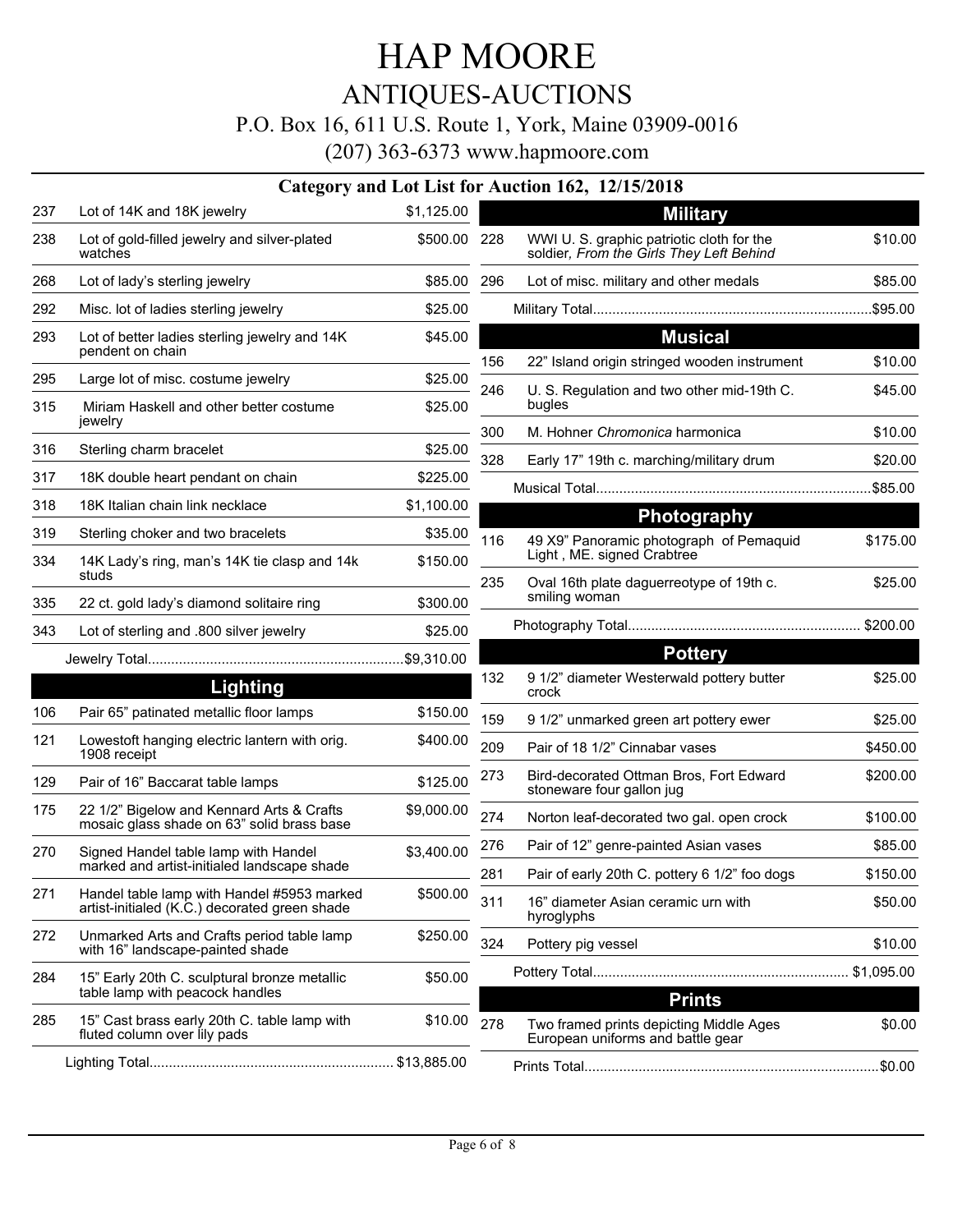## ANTIQUES-AUCTIONS

#### P.O. Box 16, 611 U.S. Route 1, York, Maine 03909-0016

|            |                                                                                          |                      |            | Category and Lot List for Auction 162, 12/15/2018                                |                      |
|------------|------------------------------------------------------------------------------------------|----------------------|------------|----------------------------------------------------------------------------------|----------------------|
|            | <b>Rug</b>                                                                               |                      | 173        | 4 3/4" Markossie-signed Inuit stone bird                                         | \$45.00              |
| 041        | 10'7" X 6'10" oriental area rug                                                          | \$300.00             | 195        | 15 1/2" Asian bronze female figure of diety                                      | \$120.00             |
| 115        | 38 X30 Causian scatter rug                                                               | \$125.00 279         |            | Four 20th C. museum bronze and metallic<br>table figures                         | \$10.00              |
| 118        | 5'2" X 4'3" oriental scatter rug                                                         | \$200.00             | 297        | 20" signed bronze (Ernest) Rancoulet figure<br>of woman feeding seated young man | \$400.00             |
| 168        | 30 X 49" floral hooked rug                                                               | \$100.00             |            |                                                                                  |                      |
| 172        | 2' 5 X 2' oriental bagface                                                               | \$325.00             |            | <b>Silver</b>                                                                    |                      |
| 220        | 11' 7" X 3' Oriental runner                                                              | \$525.00             | 013        | Reed and Barton sterling water pitcher                                           | \$425.00             |
| 275        | 9 X 12' Oriental area rug                                                                | \$575.00             | 040        | Set of Gorham sterling flatware                                                  | \$675.00             |
|            | <b>Scientific</b>                                                                        |                      | 044        | Two-handled 1916 sterling presentation<br>serving dish                           | \$700.00             |
| 122        | Swift 15X-60X Mark II Zoom Scope telescope                                               | \$25.00              | 138        | 21 1/2 X 15 1/2" two handle silverplated<br>serving tray                         | \$0.00               |
|            | sculpture                                                                                |                      | 139        | Pair of male and female figural .800 silver salt<br>and pepper                   | \$165.00             |
| 007        | 6 X 6 1/2" nude male bronze sculpture,<br>marked F. Barbedienne, Fondeur                 | \$250.00             | 140        | Misc. lot of sterling desk and tableware                                         | \$360.00             |
| 048        | 12 X 10" Inuit stone sculpture of mythical<br>animal carrying its baby                   | \$150.00             | 141        | Pairs of weighted sterling candlesticks and<br>candelabra                        | \$85.00              |
| 049        | Inuit stone sculpture of two whales                                                      | \$100.00             | 142        | Four piece Gorham sterling coffee service                                        | \$725.00             |
|            |                                                                                          |                      | 143        | Five piece Mexican sterling coffee service                                       | \$1,050.00           |
| 050<br>051 | Eckaluk-signed Inuit sculpture of whale<br>14 1/2" Inuit stone walrus                    | \$105.00<br>\$220.00 | 144        | Pair of 11 X 8 1/2" repousse sterling mirrored<br>wall sconces                   | \$675.00             |
| 052        | Tookak-signed Inuit stone sculpture of Eskimo<br>holding fish                            | \$45.00              | 149        | 19th C. fancy Continental silverplate ink stand                                  | \$100.00             |
| 053        | 7 1/2 X 7 1/2" Asian bronze sculpture of foo                                             | \$525.00             | 150        | 12" footed silverplate punch bowl                                                | \$825.00             |
|            | lion and cub                                                                             |                      | 151        | Lot of silverplate tableware                                                     | \$10.00              |
| 054        | Mounted bronze puma                                                                      | \$850.00             | 162        | Set of Gorham sterling flatware                                                  | \$725.00             |
| 055        | Asian-signed lion and cub                                                                | \$575.00             | 163        | Large lot of coin silver spoons                                                  | \$525.00             |
| 056        | Asian bronze Foo dog with raised fan tail                                                | \$75.00              | 164        | Lot of sterling souvenir spoons                                                  | \$130.00             |
| 057        | 8 1/2" metallic figure of standing lion                                                  | \$10.00              | 165        | Lot of misc. sterling flatware and serving                                       | \$650.00             |
| 058        | 21 1/2" hollow bronze figure of standing lion                                            | \$50.00              |            | utensils                                                                         |                      |
| 061        | 15" Two lions-form, 1803 A. Mayer marked<br>bronze insignia of Baker's Guild-Prague      | \$400.00             | 180        | Lot of miniature sterling table objects                                          | \$400.00             |
| 105        | 38 1/2" tall (Franc) Epping signed metallic                                              |                      | 182        | Large lot of mixed pattern sterling flatware                                     | \$1,100.00           |
|            | sculpture of standing male figure                                                        | \$125.00             | 183        | Four sterling berry spoons                                                       | \$130.00             |
| 127        | Two 20th c. abstract iron table sculptures<br>made of found objects                      | \$55.00              | 208<br>212 | Misc. sterling tableware<br>Lot of Peruvian silver tableware, fancy              | \$250.00<br>\$305.00 |
| 171        | 13 1/2" Ruth Milles, 1906, bronze sculpture,<br>Vattenbarerskan (Girl With Water Bucket) | \$900.00             |            | utensils and objects                                                             |                      |